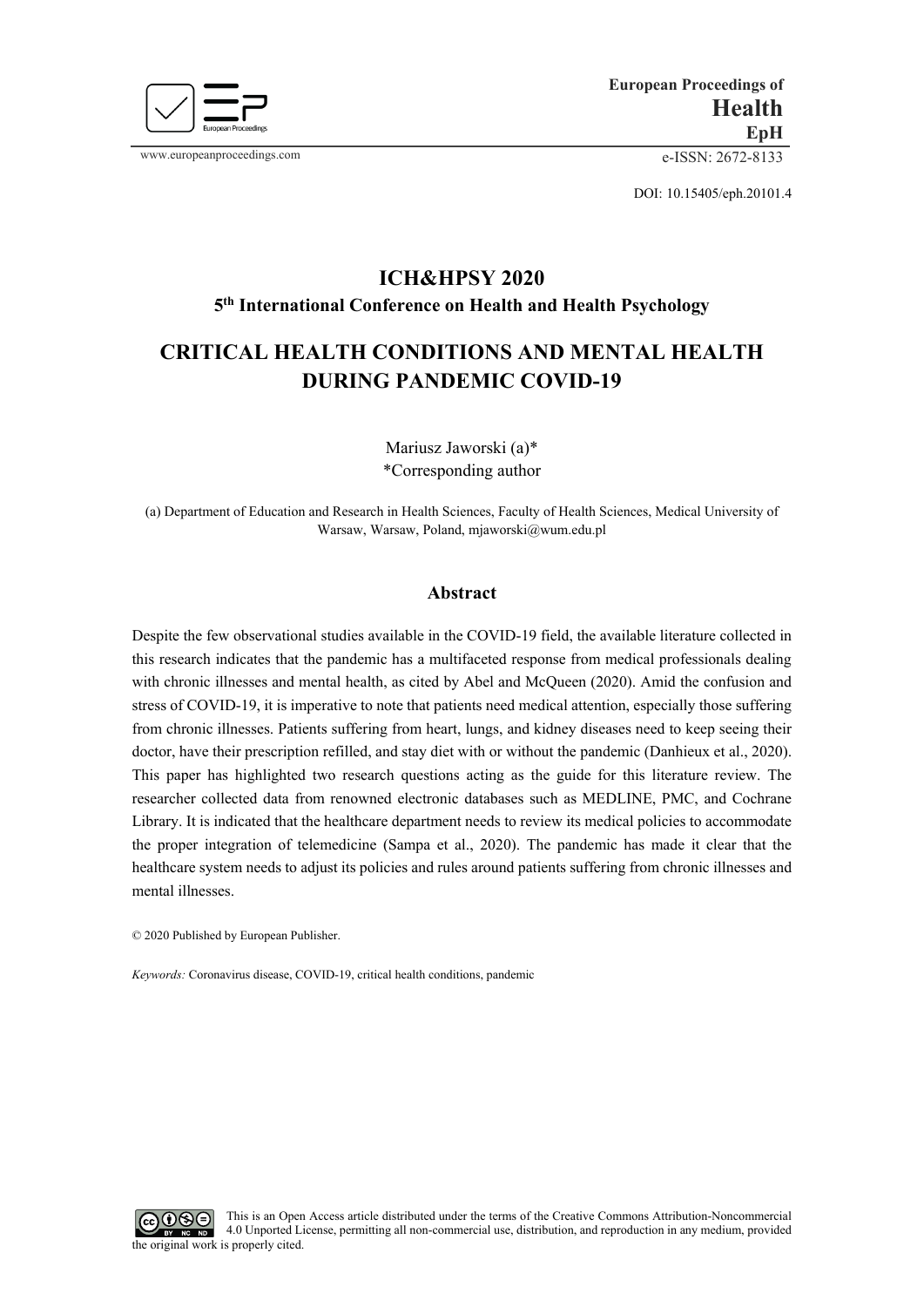### **1. Introduction**

Amid the confusion and stress of COVID-19, with the world shutting down and imposing social distancing rules, it is imperative to understand that chronic health conditions still need attention. Anecdotal evidence indicates that individuals with significant heart illnesses and chest pains will avoid emergency rooms at all costs, as cited by Alharbi et al. (2020). People who had diabetes before the pandemic still have diabetes during the epidemic. The amount of care needed before the pandemic is the same amount of care required during the pandemic. The pandemic has caused a shift in many practices, but that has not changed how people operate and practice their lifestyle (Bhaskar et al., 2020). If one was diagnosed with congestive heart failure, and the doctor advised them to manage their weight before the pandemic, the instruction still stands during the pandemic. This paper seeks to evaluate the rate at which such individuals are experiencing critical health conditions and mental challenges were affected by the pandemic, as indicated by Carmassi et al. (2020). Mental health is a primary issue that has been ignored before and during the pandemic leading to increased challenges for the mentally ill. The pandemic has made it possible for the world to discuss behavioral health and mental health.

Behavioral health refers to the connection between the well-being and health of the mind, body, spirit, and behaviors. This involves eating and drinking habits and exercising and how they impact mental or physical health, as indicated by Druss (2020). In the 70s and 80s, behavioral health was referred to as the practice that would promote health and prevent illnesses. Later, the description was expanded to include the management of diseases. When operating as a discipline, behavioral health encompasses marriage and family counseling, psychiatric, mental health, and addictions treatment mostly provided by social workers, psychiatrists, counselors, physicians, and neurologists, as indicated by Extance (2020). The pandemic has greatly affected behavioral health because people have been forced to operate from their homes, no social interactions, and avoid red-alert areas such as hospitals. People who have developed mental challenges or chronic health problems and rely on behavioral health interventions have been greatly affected since no one is willing to risk their lives and engage in any social activity (Galea et al., 2020). Many have neglected their routines because of the pandemic resulting in advanced health challenges. Individuals with constant and regular appointments with the doctors have defaulted the physical examinations, with most of them opting for telehealth. Others who need drugs from the pharmacists have changed their usual dosage because of the drugs' unavailability and closure of the reliable chemists (Chevance et al., 2020). This paper will analyze the direct effects of COVID-19 to people who relied on behavioral and mental health for their wellness.

#### **2. Methodology**

The current paper is a literature review of the existing literature on interventions to the COVID-19 contagion and the mental health symptoms. The paper will seek to evaluate the changes experienced among the populations in the country and how these altercations affected their health with a prime focus on those who were previously diagnosed with chronic diseases and mental illnesses, as indicated by Cullen, Gulati, and Kelly (2020). The researcher collected relevant information from the most attuned literature developed by individuals in positions of authority before and during the pandemic, such as medical doctors and medical researchers. It is imperative to establish that the paper will depend on a comprehensive collection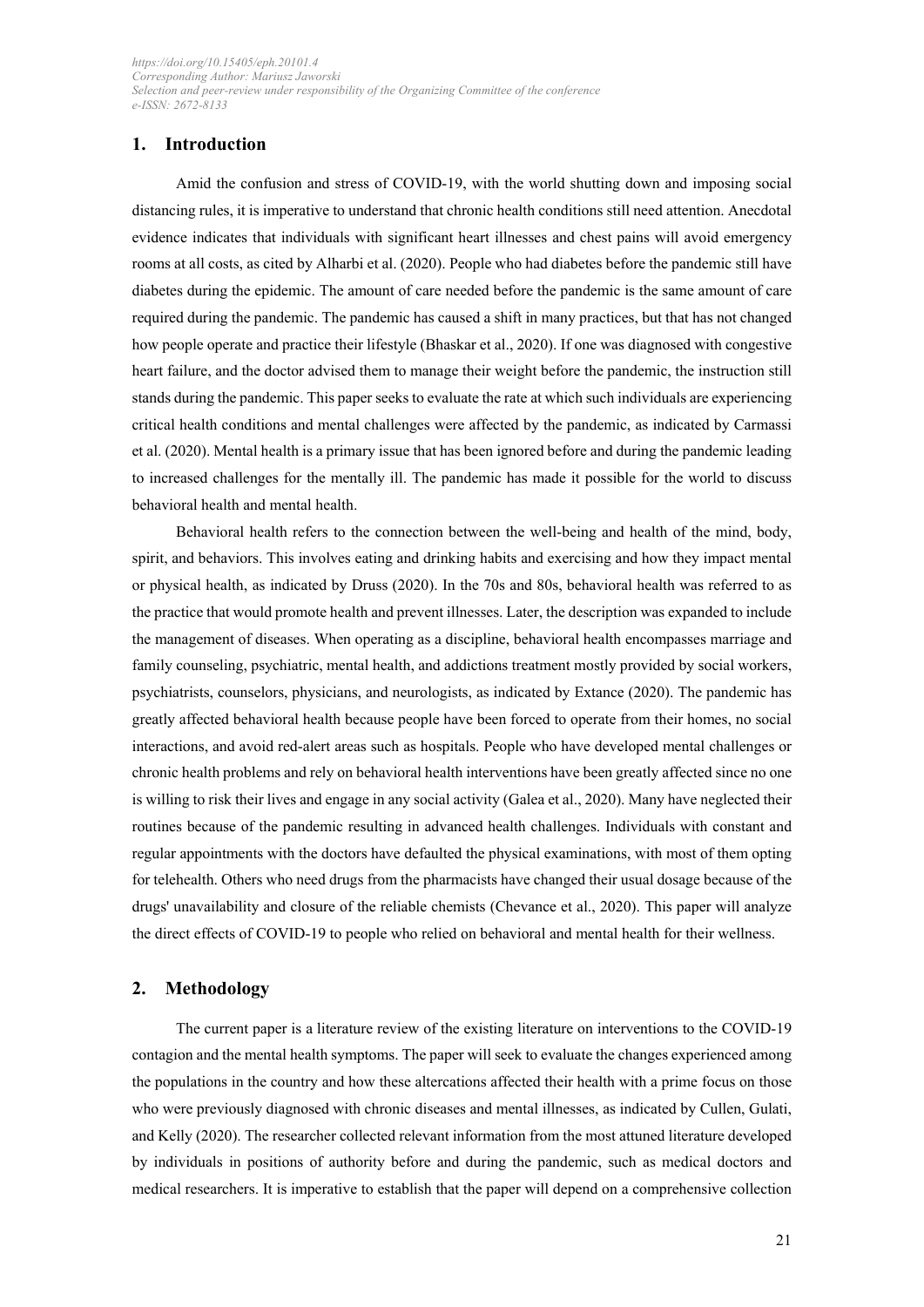of articles from the most reliable and renowned electronic databases such as PubMed, Cochrane Library, EMBASE, PMC, MEDLINE, and Science.gov. To identify the latest and most relevant articles, the researcher used keywords such as COVID-19, mental health, psychiatry, effects of coronavirus, mental challenges and COVID-19, and behavioral health. The articles collected were filtered in terms of the information they contained and the date of publication, with a range of 5th March 2020 to 5th August 2020. Articles within the 6-month window were thought to have the most critical information about the pandemic and the rate at which it affected various groups of people, including those living with chronic illnesses such as diabetes, heart diseases, lung and kidney diseases, cancer, asthma, COPD, and mental illnesses.

#### **3. Research Questions**

RQ1: People with chronic illnesses need regular check-ups with their doctors; how do they schedule their appointments during the COVID-19?

RQ2: The imbalance of routine medical treatment during COVID-19 has affected mental illness patients; how can they receive uninterrupted care?

#### **4. Scheduling Appointments**

Individuals suffering from heart, kidney, or lung diseases need to schedule regular appointments with medical specialists. Most of them are under medication and strict instructions on how to conduct their lives. After the pandemic, it became quite difficult for such people to continue visiting the hospital for regular appointments because of the risk of transmitting COVID-19, as indicated by Horesh and Brown (2020). Most doctors were pre-engaged with the coronavirus patients whose numbers were becoming overwhelmingly more than the healthcare practitioners would cover. The department of health has continually announced its limited workforce, and with the pandemic, the situation has become more challenging. It is imperative to highlight that COVID-19 has exposed the healthcare system and the policies developed to care for chronic illnesses patients.

It is devastating to learn that people with fundamental medical circumstances are at a higher risk of succumbing to COVID-19 than healthy. For instance, people with lung illnesses such as COPD have a limited pulmonary reserve, making it easy for the respiratory system to breakdown if the virus finds its way. A wide array of literature indicates that people living with congestive heart failure, high blood pressure, and hypertension develop severe symptoms from COVID-19, including devastating effects on the kidneys, as indicated by Mella-Abarca et al. (2020). Findings suggest that some virus effects are irreversible, meaning that they will have weakened organs upon recovery. Managing chronic conditions during a pandemic has proven technically challenging since people need to adjust their daily routines and deal with novel obstacles such as appointments. Most clinics have postponed physical appointments for routine check-ups to avoid exposing staff or patients to COVID-19 (Ripp et al., 2020). Such clinics have transitioned from in-person visits to telehealth, allowing them to keep in touch with patients and their symptoms and propose changes to their treatment plans. Telehealth is challenging for geriatric patients who do not understand the technology and how it is applied. Doctors find it challenging to use telehealth because some assessments can be faulted, especially where physical examination is required (Pfefferbaum & North, 2020). These patients could safeguard themselves from acquiring COVID-19, but they indeed suffer from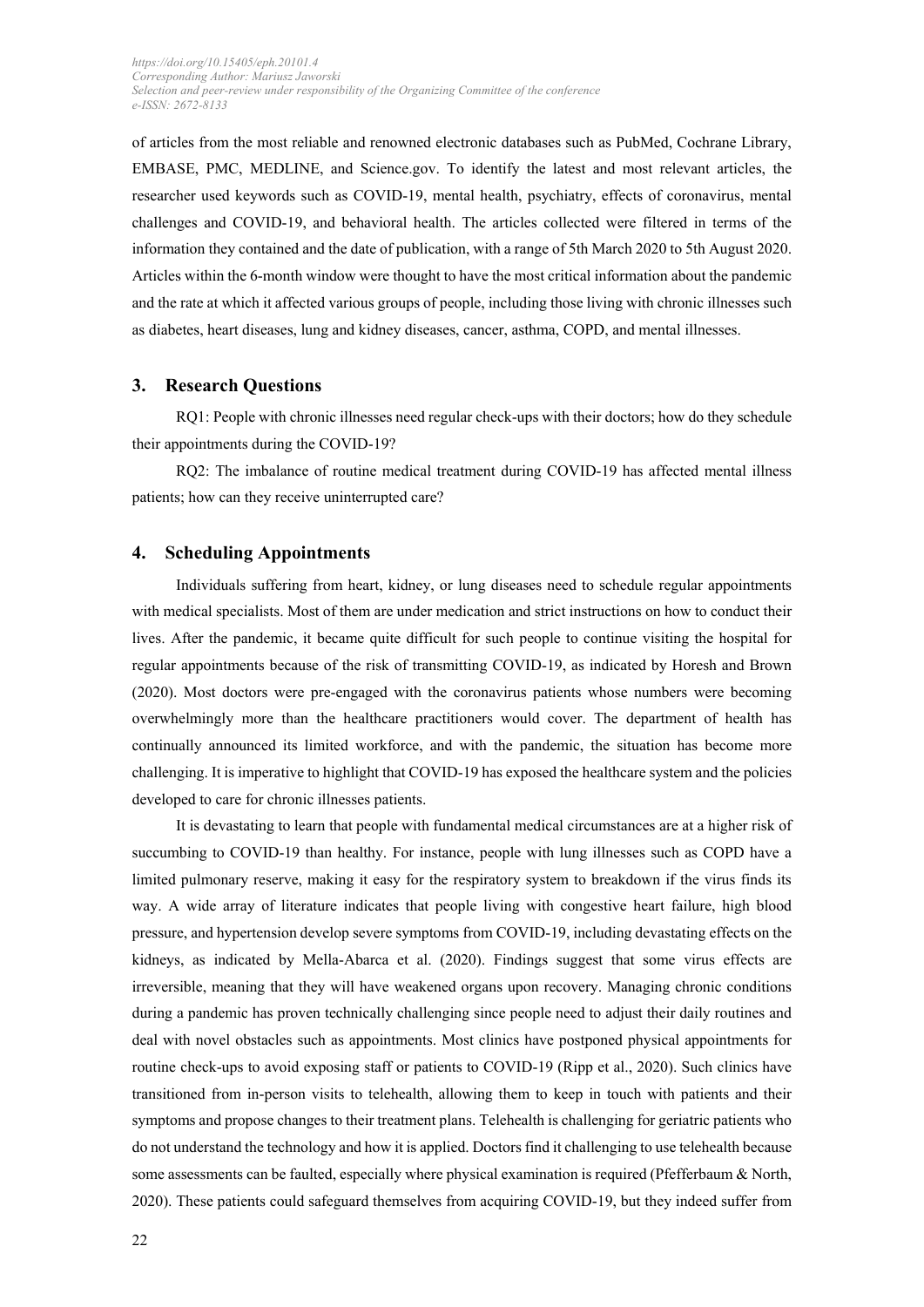their underlying condition because of a lack of prescription refills. Some medications are not sold over-thecounter, thence proving challenging to receive the drugs when their conditions worsen.

#### **5. Imbalance of Routine Medical Treatment**

Both chronically ill patients and the mentally ill are adversely affected by the coronavirus because of the changed medical care landscape. Mentally ill patients need to continue with their regular dosage and various therapies. Since the pandemic, it has become rather technical for them to visit their regular psychiatrists for the interventions (Kontoangelos et al., 2020). Patients need uninterrupted care with clinicians being more alert because of the danger most mentally ill patients face. They need to be proactively screened for suicidality because social isolation, fear, and economic uncertainty have increased the known risk factors for suicide and depression. Telehealth has improved the connection between physicians and mentally ill patients and reported concerns about establishing privacy, rapport, security, and technology knowledge (Holmes et al., 2020). These barriers can only be overcome by expanding mental health policies, providing patients with information about telehealth opportunities, and integrating telepsychiatry into reimbursement and treatment workflow.

#### **6. Conclusion and Discussion**

Patients suffering from chronic illnesses need to have prescription refills, stay of diet, maintain a regular appointment with the doctor, and avoid transmitting COVID-19. With the changing medical landscape due to the pandemic, mentally ill and chronically ill patients need to adopt the new changes to remain healthy (Perrin et al., 2020). In response to the research questions, patients need to alter their beliefs about telehealth and work at conquering their fears. It is important to establish that healthcare policies should be altered to include telehealth as a primary way of scheduling appointments and seeing patients (Paterson et al., 2020). The paper denotes that patients need to receive their usual drugs other than scheduling appointments without which their conditions will worsen.

The COVID-19 pandemic has affected all people psychologically, from children to adults, with the sudden change in lifestyle and the rate at which people died from the virus. Some children have been separated from their parents because of the risk of coronavirus posing a risk of psychiatric disorders (Sampa et al., 2020). Some children who contracted the virus were isolated and quarantined; such children were more likely to develop adjustment disorder, acute stress disorder, and posttraumatic stress disorder. Both children and adults are experiencing a substantial change to their repetitive and social substructure, leading to the development of psychological challenges. According to the CDC, the pandemic has affected more people indirectly than it has affected people directly, according to Walton, Murray, and Christian (2020). More practitioners need to specialize in behavioral health to prevent illnesses, offer interventions, and make it possible for individuals suffering from chronic illnesses and mental illnesses to note positive life improvement.

#### **References**

Abel, T., & McQueen, D. (2020). Critical health literacy and the COVID-19 crisis. *Health promotion international*.